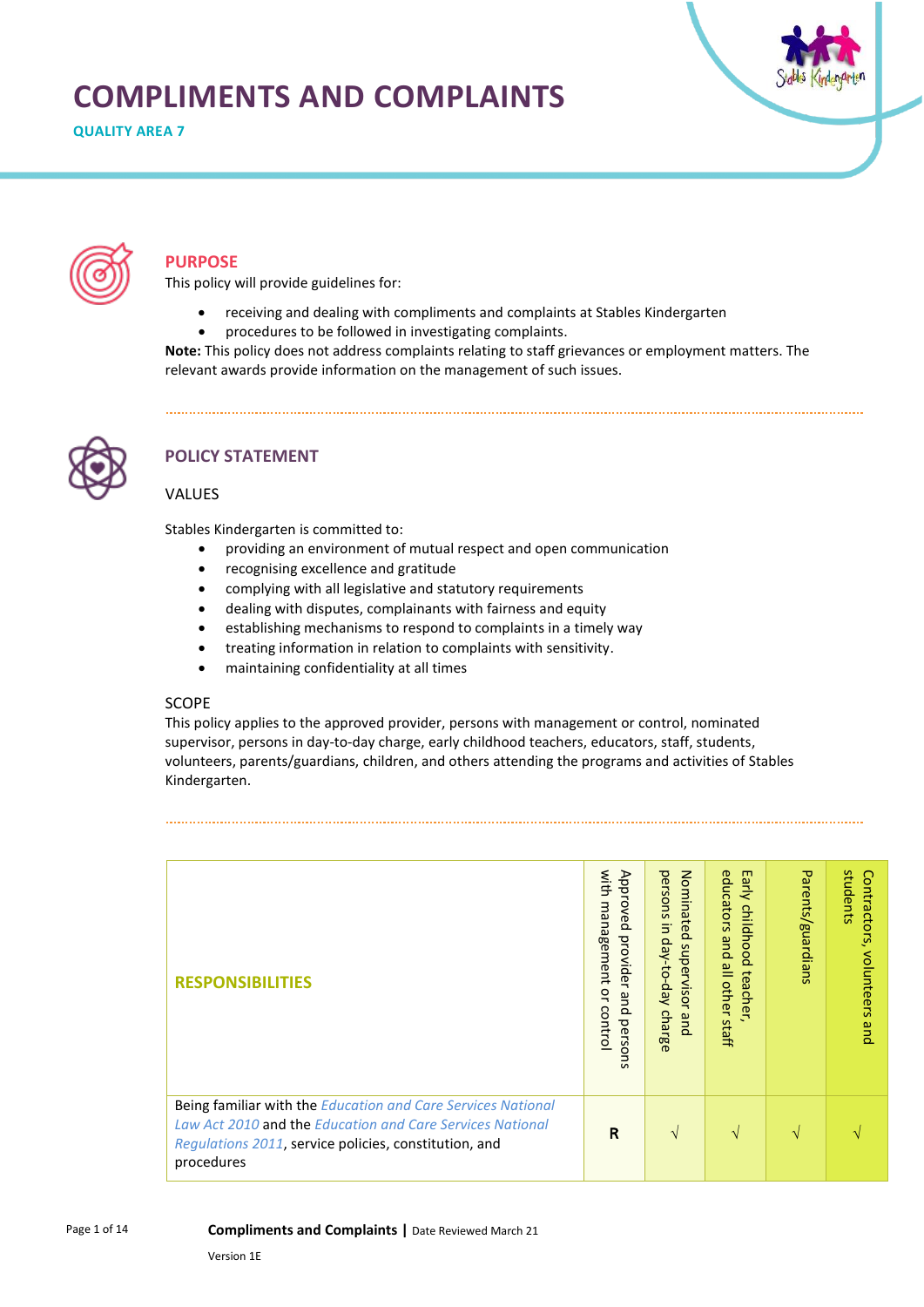| Acknowledge compliments and thank complementor for their<br>interest and feedback                                                                                                                                                                              | $\sqrt{}$    | $\sqrt{}$  |           |           |           |
|----------------------------------------------------------------------------------------------------------------------------------------------------------------------------------------------------------------------------------------------------------------|--------------|------------|-----------|-----------|-----------|
| Save compliments and sharing with relevant parties                                                                                                                                                                                                             | $\sqrt{}$    | $\sqrt{ }$ |           |           |           |
| Ensuring that compliments and complaints are monitored and<br>used to continually improve the quality of the service                                                                                                                                           | $\mathsf{R}$ | $\sqrt{ }$ |           |           |           |
| Identifying, preventing and addressing potential concerns<br>before they become formal complaint                                                                                                                                                               | $\mathsf{R}$ | $\sqrt{ }$ | $\sqrt{}$ |           | $\sqrt{}$ |
| Ensuring that the name and telephone number of the<br>responsible person (refer to Staffing Policy) to whom<br>complaints may be addressed are displayed prominently at the<br>main entrance of the service (National Law: Section 172,<br>Regulation173(2)b)) | $\mathsf{R}$ | $\sqrt{}$  |           |           |           |
| Ensuring that the address and telephone number of the<br>Authorised Officer at the DET regional office are displayed<br>prominently at the main entrance of the service (Regulation<br>173(2)(e)                                                               | $\mathsf{R}$ | $\sqrt{}$  |           |           |           |
| Advising parents/guardians and any other new members of<br>Stables Kindergarten of the Compliments and Complaints policy<br>and procedures upon enrolment                                                                                                      | $\mathsf{R}$ | $\sqrt{}$  |           |           |           |
| Ensuring the complaints processes is child focused, understood<br>broadly (including by children, their families, staff and<br>volunteers), culturally safe and compliant with privacy laws,<br>reporting obligations and employment law                       | $\mathsf R$  | $\sqrt{}$  |           |           |           |
| Ensuring that children have access to age appropriate<br>information, support and complaints processes in ways that<br>are culturally safe, accessible and easy to understand                                                                                  | $\mathsf{R}$ | $\sqrt{}$  | $\sqrt{}$ |           |           |
| Ensuring that this policy is available for inspection at the<br>service at all times (Regulation 171)                                                                                                                                                          | $\mathsf{R}$ | $\sqrt{ }$ |           |           |           |
| Being aware of, and committed to, the principles of<br>communicating and sharing information with service<br>employees, members and volunteers                                                                                                                 | $\mathsf{R}$ | $\sqrt{}$  |           |           |           |
| Responding to all complaints in the most appropriate manner<br>and at the earliest opportunity                                                                                                                                                                 | $\mathsf{R}$ | $\sqrt{}$  | $\sqrt{}$ |           |           |
| Treating all complainants fairly and equitably                                                                                                                                                                                                                 | $\mathsf{R}$ | $\sqrt{ }$ | $\sqrt{}$ |           |           |
| Discussing minor complaints directly with the party involved as<br>a first step towards resolution (the parties are encouraged to<br>discuss the matter professionally and openly work together to<br>achieve a desired outcome)                               | $\mathsf{R}$ | $\sqrt{}$  | $\sqrt{}$ | $\sqrt{}$ |           |
| Communicating (preferably in writing) any concerns or<br>compliments relating to the management or operation of the<br>service as soon as is practicable                                                                                                       |              | $\sqrt{}$  | $\sqrt{}$ | $\sqrt{}$ |           |
| Providing a Complaints Register (refer to Definitions) and<br>ensuring that staff record complaints along with outcomes                                                                                                                                        | $\mathbf R$  | $\sqrt{}$  |           |           |           |
| Providing information as requested by the approved provider<br>e.g. written reports relating to the complaint                                                                                                                                                  |              | $\sqrt{}$  | $\sqrt{}$ | $\sqrt{}$ | $\sqrt{}$ |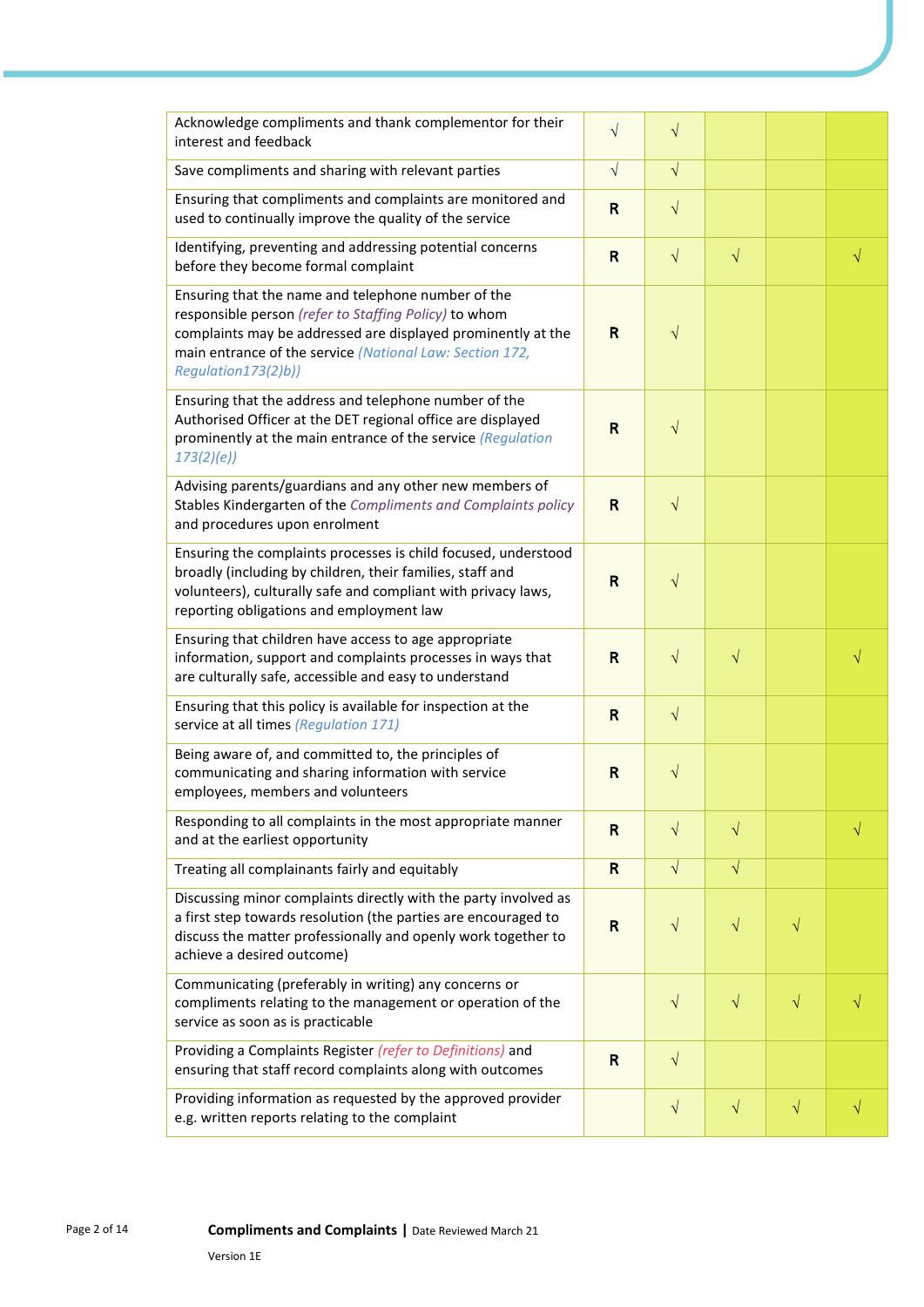| Notifying the approved provider if the complaint is a notifiable<br>complaint (refer to Definitions) or is unable to be resolved<br>appropriately in a timely manner                                                                                                                |            | $\sqrt{}$  | $\sqrt{}$ | $\sqrt{}$ |           |
|-------------------------------------------------------------------------------------------------------------------------------------------------------------------------------------------------------------------------------------------------------------------------------------|------------|------------|-----------|-----------|-----------|
| Complying with the service's Privacy and Confidentiality Policy<br>at all times (Regulations 181, 183)                                                                                                                                                                              | R          | $\sqrt{ }$ | $\sqrt{}$ | $\sqrt{}$ | $\sqrt{}$ |
| Establishing a Complaints Subcommittee to investigate and<br>resolve complaints as required as determined through<br>establish processes. (refer to Attachment 1 & 2)                                                                                                               | $\sqrt{}$  | $\sqrt{}$  |           |           |           |
| Referring notifiable complaints (refer to Definitions), or<br>complaints that are unable to be resolved appropriately and in<br>a timely manner to the Complaints Subcommittee                                                                                                      | $\sqrt{}$  | $\sqrt{}$  |           |           |           |
| Co-operating with requests to meet with the Complaints<br>Subcommittee and/or provide relevant information when<br>requested in relation to complaints                                                                                                                              | $\sqrt{}$  | $\sqrt{}$  | $\sqrt{}$ | $\sqrt{}$ |           |
| Informing DET in writing within 24 hours of any complaints<br>alleging that a serious incident (refer to Definitions) has<br>occurred at the service or that the Education and Care Services<br>National Law has been breached (National Law: Section 174,<br>Regulation 176(2)(b)) | R          | $\sqrt{ }$ |           |           |           |
| Working co-operatively with the approved provider and DET in<br>any investigations related to complaints about Stables<br>Kindergarten, its programs or staff.                                                                                                                      | $\sqrt{ }$ | $\sqrt{}$  | $\sqrt{}$ | $\sqrt{}$ |           |
| Receiving recommendations from the Complaints<br>Subcommittee and taking appropriate action                                                                                                                                                                                         |            | $\sqrt{}$  |           |           |           |
| Analysing complaints, concerns and safety incidents to identify<br>causes and systemic failures to inform continuous<br>improvement                                                                                                                                                 | $\sqrt{}$  | $\sqrt{}$  |           |           |           |
| Maintaining professionalism and integrity at all times (refer to<br>Code of Conduct policy)                                                                                                                                                                                         | $\sqrt{}$  | $\sqrt{}$  | $\sqrt{}$ |           | $\sqrt{}$ |

#### **BACKGROUND AND LEGISLATION**

#### BACKGROUND

Compliments are expressions of praise, encouragement or gratitude about service, staff, management and program. Compliments provide valuable feedback about the level of satisfaction with service delivery and are a valuable indicator of the effectiveness of a service. Compliments impart useful insights about the aspects of service that are most meaningful to children, families and stakeholders, and provide an opportunity to recognise the efforts of staff, foster a culture of excellence and boost morale.

Complaints may be received from anyone who comes in contact with Stables Kindergarten including parents/guardians, volunteers, students, members of the local community and other agencies.

In most cases, dealing with complaints will be the responsibility of the approved provider. All complaints, when lodged, need to be initially assessed to determine whether they are a general or a notifiable complaint *(refer to Definitions).*

When a complaint has been assessed as 'notifiable', the approved provider must notify Department of Education and Training (DET) of the complaint. The approved provider will investigate the complaint and take any actions deemed necessary, in addition to responding to requests from and assisting with any investigation by DET.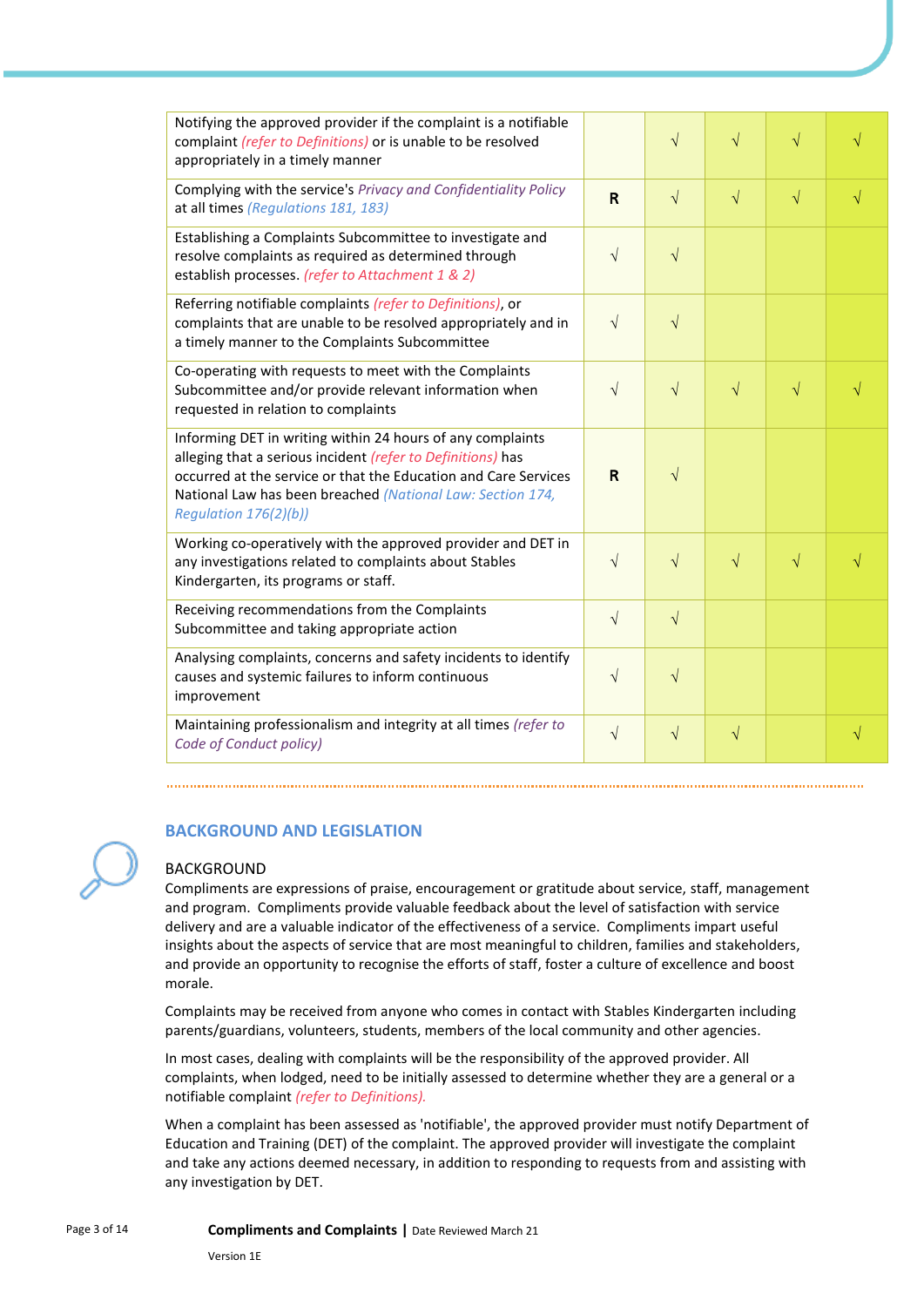There may be occasions when the complainant reports the complaint directly to DET. If DET then notifies the approved provider about a complaint they have received, the approved provider will still have responsibility for investigating and dealing with the complaint as outlined in this policy, in addition to co-operating with any investigation by DET.

DET will investigate all complaints it receives about a service, where it is alleged that the health, safety or wellbeing of any child within the service may have been compromised, or that there may have been a contravention of the *Education and Care Services National Law Act 2010 and the Education and Care Services National Regulations 2011*.

#### LEGISLATION AND STANDARDS

Relevant legislation and standards include but are not limited to:

- Charter of Human Rights and Responsibilities Act 2006 (Vic)
- Children, Youth and Families Act 2005 (Vic)
- Education and Care Services National Law Act 2010
- Education and Care Services National Regulations 2011
- Information Privacy Act 2000 (Vic)
- National Quality Standard, Quality Area 7: Governance and Leadership
- Privacy Act 1988 (Cth)
- Privacy Amendment (Enhancing Privacy Protection) Act 2012 (Cth)
- Privacy Amendment (Notifiable Data Breaches) Act 2017 (Cth)
- Privacy and Data Protection Act 2014 (Vic)
- Privacy Regulations 2013(Cth)

#### The most current amendments to listed legislation can be found at:

- Victorian Legislation Victorian Law Today[: www.legislation.vic.gov.au](http://www.legislation.vic.gov.au/)
- Commonwealth Legislation Federal Register of Legislation: [www.legislation.gov.au](http://www.legislation.gov.au/)



#### **DEFINITIONS**

The terms defined in this section relate specifically to this policy. For regularly used terms e.g. Approved provider, Nominated supervisor, Notifiable complaints, Serious incidents, Duty of care, etc. refer to the Definitions file of the PolicyWorks catalogue.

**Complaint:** (In relation to this policy) a complaint is defined as an issue of a minor nature that can be resolved promptly or within 24 hours and does not require a detailed investigation. Complaints include an expression of displeasure, such as poor service, and any verbal or written complaint directly related to the service.

Complaints do not include staff, industrial or employment matters, occupational health and safety matters (unless related to the safety of the children) and issues related to the legal business entity, such as the incorporated association or co-operative.

**Complaints Notification Form:** (In relation to this policy) records information about complaints received at the service, together with a record of the outcomes. This form must be kept in a secure file, accessible only to educators and Responsible Persons at the service. The form can provide valuable information to the Approved Provider on meeting the needs of children and families at the service.

**Complaints Register:** (In relation to this policy) records information about complaints received at the service, together with a record of the outcomes. This register must be kept in a secure file, accessible only to educators and responsible persons at the service. The register can provide valuable information to the approved provider on meeting the needs of children and families at the service.

**Compliment:** a compliment is an expression of praise, encouragement or gratitude. It may relate to an individual staff member, a team, the program or the service.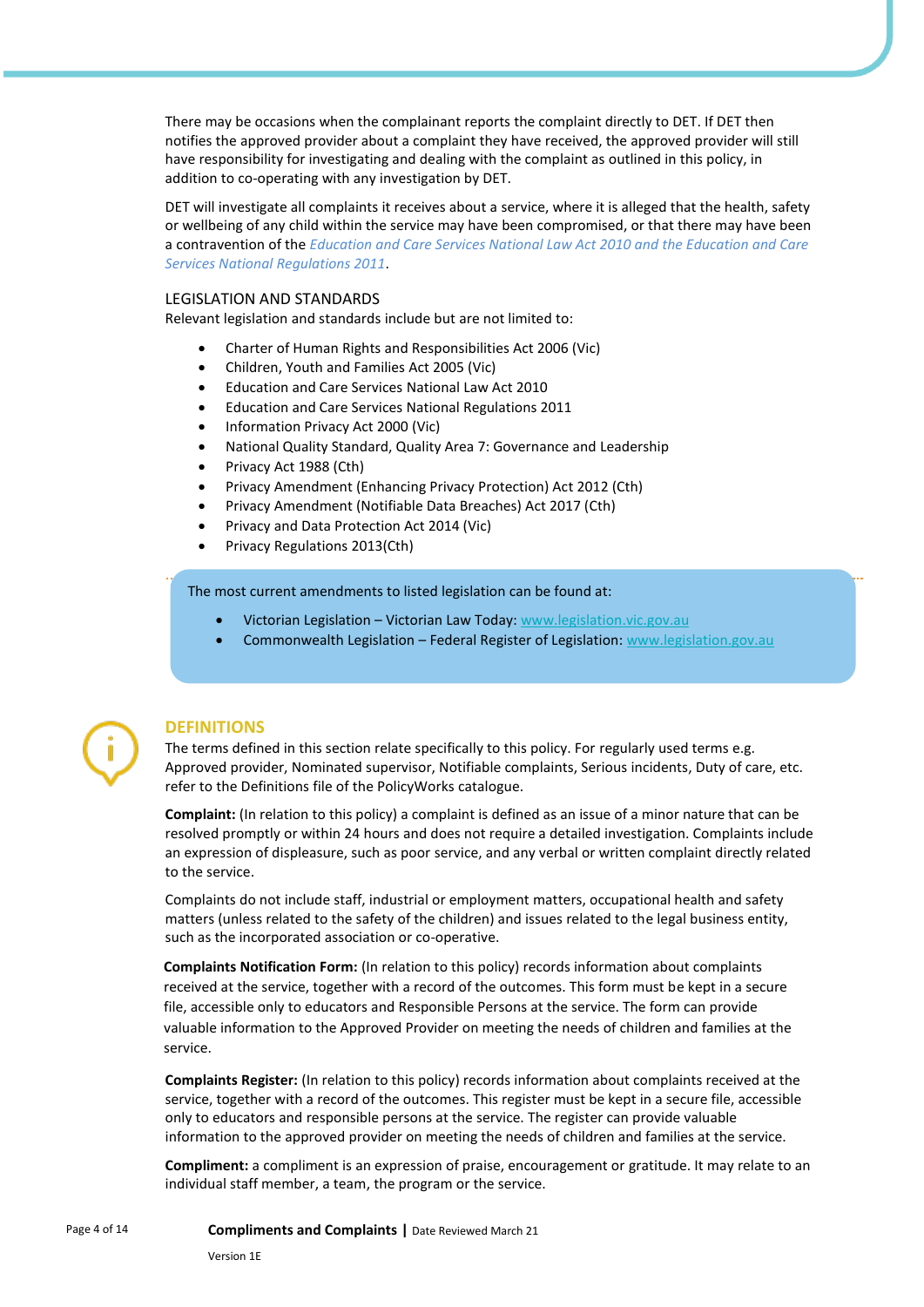**Dispute resolution procedure:** The method used to resolve complaints, disputes or matters of concern through an agreed resolution process.

**General complaint:** A general complaint may address any aspect of the service e.g. a lost clothing item or the service's fees. Services do not have to inform DET, but the complaint must be dealt with as soon as is practicable to avoid escalation of the issue.

**Grievance:** A grievance is a formal statement of complaint that cannot be addressed immediately and involves matters of a more serious nature e.g. the service is in breach of a policy or the service did not meet the care expectations of a family.

**Mediator:** A person (neutral party) who attempts to reconcile differences between disputants.

**Mediation:** An attempt to bring about a peaceful settlement or compromise between disputants through the objective intervention of a neutral party.

**Notifiable complaint:** A complaint that alleges a breach of the Act or Regulation, or alleges that the health, safety or wellbeing of a child at the service may have been compromised. Any complaint of this nature must be reported by the Approved Provider to the secretary of DET within 24 hours of the complaint being made (Section 174(2)(b), Regulation 176(2)(b)). If the Approved Provider is unsure whether the matter is a notifiable complaint, it is good practice to contact DET for confirmation. Written reports to DET must include:

- details of the event or incident
- the name of the person who initially made the complaint
- if appropriate, the name of the child concerned and the condition of the child, including a medical or incident report (where relevant)
- contact details of a nominated member of the Grievances Subcommittee
- any other relevant information.

Written notification of notifiable complaints must be submitted using the appropriate forms, which can be found on the ACECQA website[: www.acecqa.gov.au](http://www.acecqa.gov.au/) or submitted via ACECQA's online portal NAQ-ITS.

**Responsible Person:** The Approved Provider (if that person is an individual, and in any other case the person with management or control of the service operated by the Approved Provider) or a Nominated Supervisor or person in day-to-day charge of the service in accordance with the National Regulations.

**Serious incident:** An incident resulting in the death of a child, or an injury, trauma or illness for which the attention of a registered medical practitioner, emergency services or hospital is sought or should have been sought. This also includes an incident in which a child appears to be missing, cannot be accounted for, is removed from the service in contravention of the Regulations or is mistakenly locked in/out of the service premises (Regulation 12). A serious incident should be documented in an *Incident, Injury, Trauma and Illness Record* (sample form available on the ACECQA website) as soon as possible and within 24 hours of the incident. The Regulatory Authority (DET) must be notified within 24 hours of a serious incident occurring at the service (Regulation 176(2)(a)). Records are required to be retained for the periods specified in Regulation 183.

# **SOURCES AND RELATED POLICIES**

#### **SOURCES**

- ACECQA: [www.acecqa.gov.au](https://www.acecqa.gov.au/)
- Commonwealth Ombudsman Better practice complaint handling guide: [www.ombudsman.gov.au/publications/better-practice-guides](https://www.ombudsman.gov.au/publications/better-practice-guides)
- Better-practice-complaint-handling-guide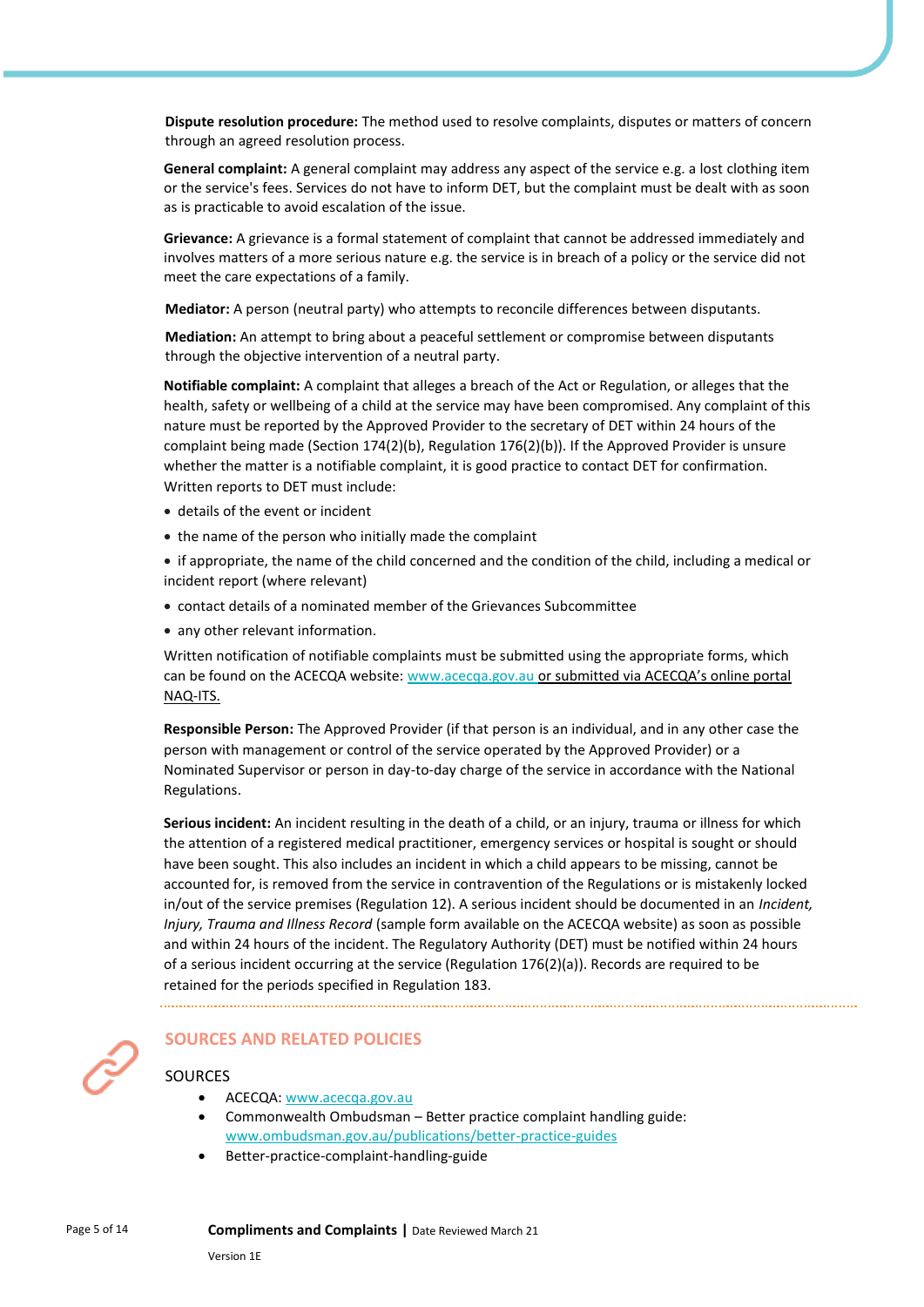- Department of Education and Training (DET) Regional Office details are available under 'The Department': [www.education.vic.gov.au](https://www.education.vic.gov.au/Pages/default.aspx)
- ELAA Early Childhood Management Manual: [www.elaa.org.au](https://elaa.org.au/)
- Kindergarten Funding Guide[: www.education.vic.gov.au](https://www.education.vic.gov.au/Pages/default.aspx)
- Victorian Ombudsman Complaints: Good Practice Guide for Public Sector Agencies September 2016: [https://assets.ombudsman.vic.gov.au/assets/Best-Practice-](https://assets.ombudsman.vic.gov.au/assets/Best-Practice-Guides/Complaints-Good-Practice-Guide-for-Public-Sector-Agencies.pdf?mtime=20191217165914)[Guides/Complaints-Good-Practice-Guide-for-Public-Sector-](https://assets.ombudsman.vic.gov.au/assets/Best-Practice-Guides/Complaints-Good-Practice-Guide-for-Public-Sector-Agencies.pdf?mtime=20191217165914)[Agencies.pdf?mtime=20191217165914](https://assets.ombudsman.vic.gov.au/assets/Best-Practice-Guides/Complaints-Good-Practice-Guide-for-Public-Sector-Agencies.pdf?mtime=20191217165914)

#### RELATED POLICIES

- Child Safe Environment Policy
- Code of Conduct
- Enrolment & Orientation Policy
- **Fees Policy**
- Governance & Management of the Service Policy
- Incident, Injury, Trauma and Illness
- Inclusion and Equity
- Interactions with Children
- Privacy and Confidentiality
- **Staffing**
- Supervision of Children Policy

#### **EVALUATION**



In order to assess whether the values and purposes of the policy have been achieved, the approved provider will:

- regularly seek feedback from everyone affected by the policy regarding its effectiveness
- monitor complaints as recorded in the Complaints Register to assess whether satisfactory resolutions have been achieved
- review the effectiveness of the policy and procedures to ensure that all complaints have been dealt with in a fair and timely manner
- keep the policy up to date with current legislation, research, policy and best practice
- revise the policy and procedures as part of the service's policy review cycle, or as required
- notifying all stakeholders affected by this policy at least 14 days before making any significant changes to this policy or its procedures, unless a lesser period is necessary due to risk *(Regulation 172 (2))*.



#### **ATTACHMENTS**

- Attachment 1: Sample terms of reference for a Complaints Subcommittee
- Attachment 2: Dealing with complaints
- Attachment 3: Complaints Notification Form
- Attachment 4: Complaints Policy Flow Chart

# **AUTHORISATION**

This policy was adopted by the approved provider of Stables Kindergarten on 23<sup>rd</sup> March 2021.

**REVIEW DATE:** 23/03/2023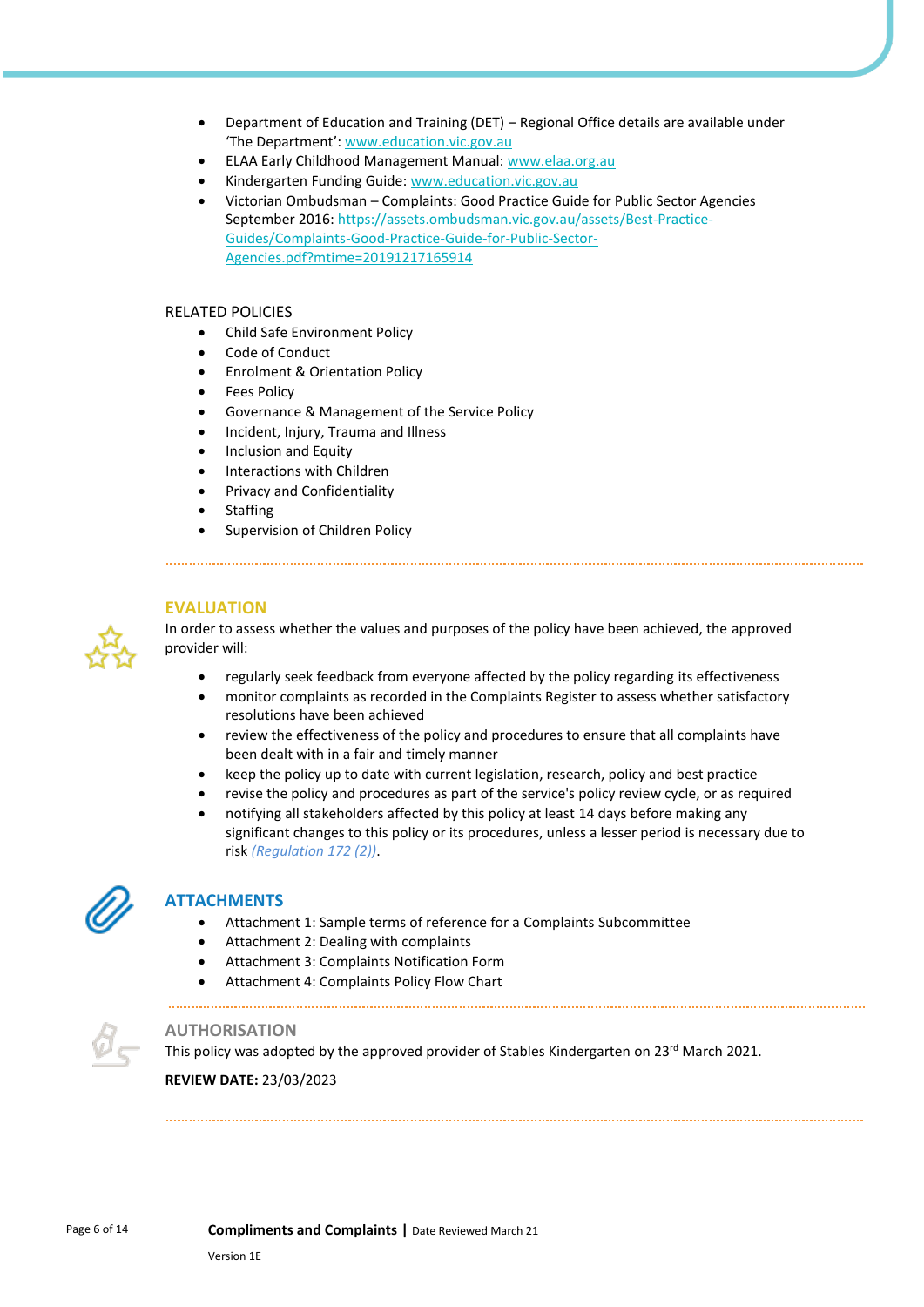# **ATTACHMENT 1. SAMPLE TERMS OF REFERENCE FOR A COMPLAINTS SUBCOMMITTEE**

#### DATE ESTABLISHED: [Date]

#### PURPOSE

A Complaints Subcommittee has been established by the approved provider of Stables Kindergarten to investigate and resolve complaint lodged with Stables Kindergarten

#### MEMBERSHIP

Three people are nominated by the approved provider, and membership must include a minimum of one responsible person *(refer to Definitions)*.

Names of Subcommittee:

1.

2.

3.

#### TIME PERIOD NOMINATED

The Complaints Subcommittee shall be appointed for *[insert time frame e.g., one year]*.

#### MEETING REQUIREMENTS

The subcommittee convenor is responsible for organising meetings as soon as is practicable after receiving a complaint.

#### DECISION-MAKING AUTHORITY

The subcommittee is required to fulfil only those tasks and functions as outlined in these terms of reference.

If the complaint/grievance is raised against a member of the subcommittee, they will stand aside, and another committee member will be asked to stand in whilst the matter is resolved.

The approved provider may decide to alter the decision-making authority of the subcommittee at any time.

#### BUDGET ALLOCATION

All expenditure to be incurred by the subcommittee must be approved by the approved provider. A request in writing must be submitted by the subcommittee.

#### REPORTING REQUIREMENTS OF THE COMMITTEE

- The subcommittee is required to keep minutes of all meetings held. These are to be kept in a secure file.
- The convenor is required to present a written report to the approved provider about the complaint, ensuring that privacy and confidentiality are maintained according to the service's *Privacy and Confidentiality Policy.*

#### TASKS AND FUNCTIONS OF THE COMPLAINTS SUBCOMMITTEE

- Responding to complaints in a timely manner
- Investigating all complaints received in a discreet and responsible manner
- Implementing the procedures outlined in *Attachment 2 – Dealing with complaints*
- Acting fairly and equitably, and maintaining confidentiality at all times
- Informing the approved provider if a complaint is assessed as notifiable
- Keeping the approved provider informed about complaints that have been received and the outcomes of investigations
- Providing the approved provider with recommendations for action
- Ensuring decisions are based on the evidence that has been gathered
- Reviewing the terms of reference of the Complaints Subcommittee at commencement and on completion of their term. Suggestions for alterations are to be presented to and approved by the approved provider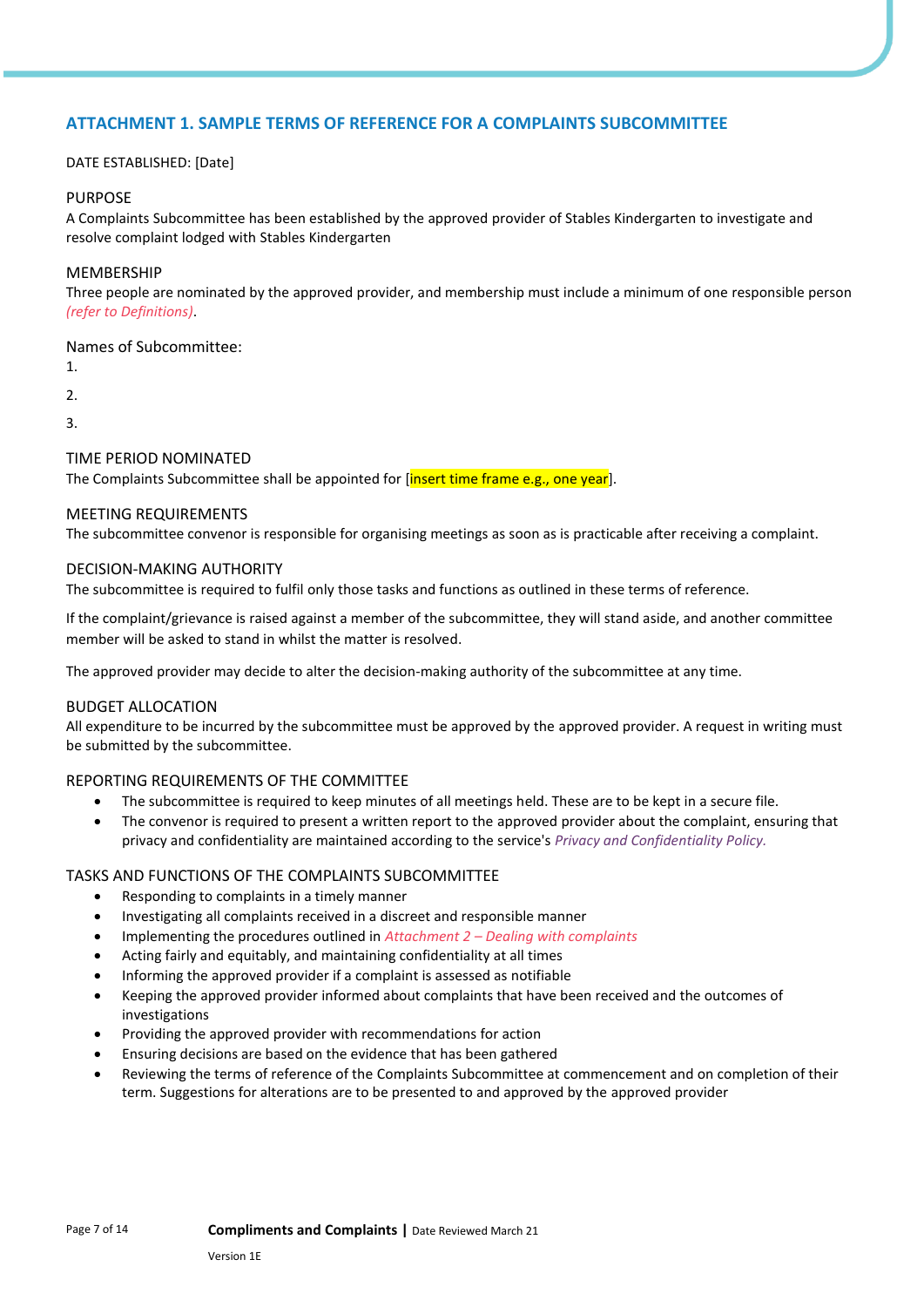# **ATTACHMENT 2. DEALING WITH COMPLAINTS**

#### DEALING WITH A COMPLAINT

When a complaint is received, the person to whom the complaint is addressed will:

- inform the complainant of the service's *Compliment and Complaint Policy*
- encourage the complainant to resolve the complaint with the person directly, or to submit their complaint in writing to the committee of management
- the staff member receiving the formal complaint will record all relevant details in the Complaints Register *(refer to Definitions)* together with the outcome
- assess complaint for severity, safety, complexity, impact and the need for immediate action
- inform the approved provider if the complaint is a notifiable complaint *(refer to Definitions)* or is unable to be resolved appropriately in a timely manner.
- comply with the service's *Privacy and Confidentiality Policy* with regard to all meetings/discussions in relation to a complaint
- the approved provider must inform the service's Complaints Subcommittee
- the Complaints Subcommittee will assess the complaint to determine if it is a notifiable complaint *(refer to Definitions)*

#### DEALING WITH A NOTIFIABLE COMPLAINT

When a formal complaint is lodged with the service:

- if the complaint is notifiable, the approved provider will be responsible for notifying DET. This must be in writing within 24 hours of receiving the complaint *(Regulation 176(2)(b))*
- the written report to DET needs to be submitted using the appropriate forms from ACECQA and will include:
	- o details of the event or incident
	- $\circ$  the name of the person who initially made the complaint
	- $\circ$  if appropriate, the name of the child concerned and the condition of the child, including a medical or incident report (where relevant)
	- o contact details of a nominated member of the Complaints Subcommittee
	- o any other relevant information
- if the approved provider is unsure if the complaint is a notifiable complaint, it is good practice to contact DET for confirmation.

#### COMPLAINTS SUBCOMMITTEE RESPONSIBILITIES AND PROCEDURES

In the event of a complaint being lodged, the Complaints Subcommittee will:

- convene as soon as possible to deal with the complaint in a timely manner
- disclose any conflict of interest relating to any member of the subcommittee. Such members must stand aside from the investigation and subsequent processes
- consider the nature and the details of the complaint
- identify which service policies (if any) the complaint involves
- inform the approved provider if their involvement is required under any other service policies
- if the complaint is a notifiable complaint *(refer to Definitions)*, inform the complainant of the requirements to notify DET of the complaint and explain the role that DET may take in investigating the complaint
- maintain appropriate records of the information and data collected, including minutes of meetings, incident reports and copies of relevant documentation relating to the complaint
- respect the confidential nature of information relating to the complaint. The approved provider and the subcommittee must handle any complaint in a discreet and professional manner
- store all written information relating to complaint securely and in compliance with the service's *Privacy and Confidentiality Policy*.

#### INVESTIGATING THE COMPLAINT AND GATHERING RELEVANT INFORMATION

When investigating the complaint and gathering relevant information, the Complaint Subcommittee will:

• meet with individual witnesses, and give right of reply to the person against whom the allegations are made in relation to any accusation or information relating to an alleged incident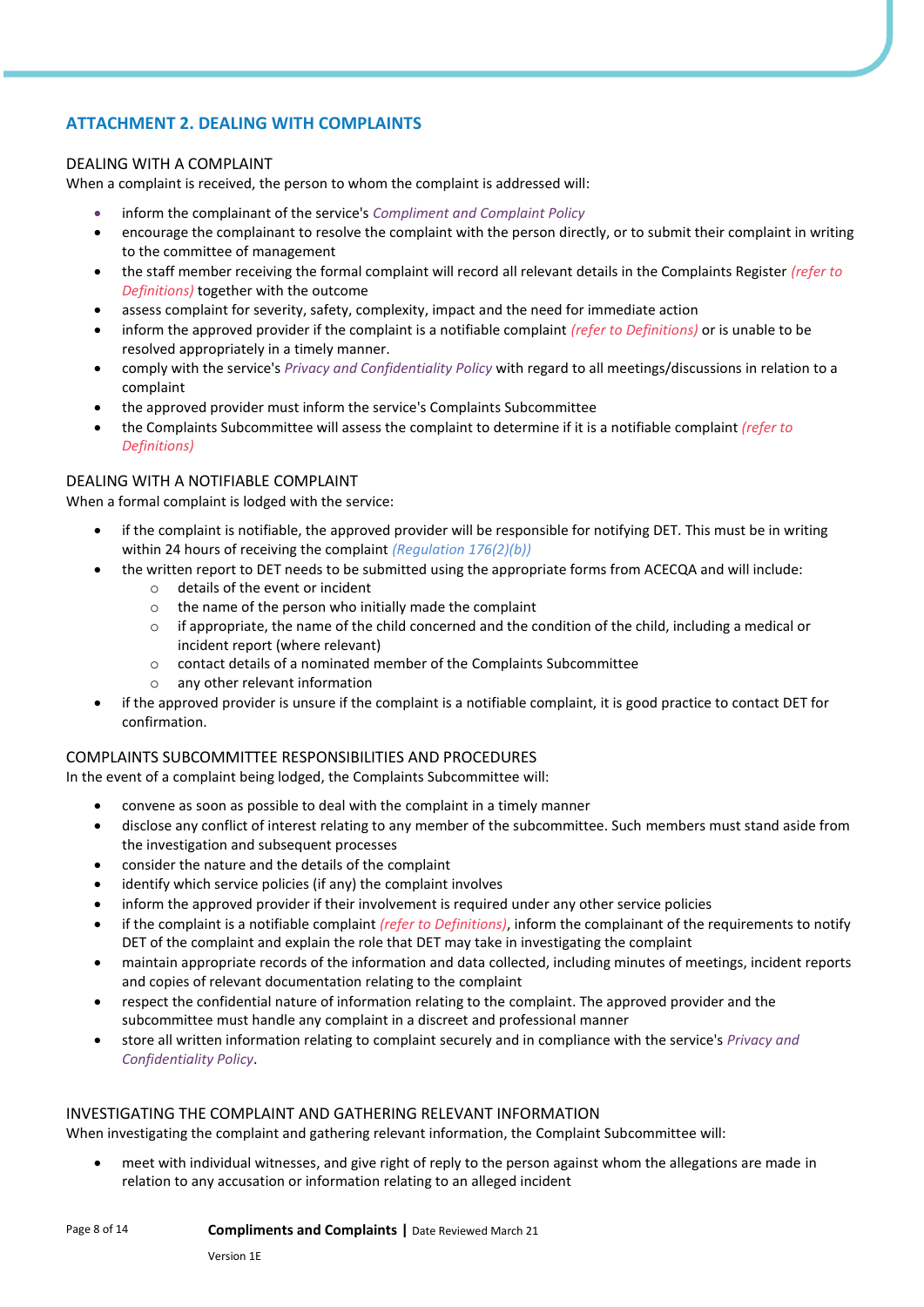- offer the complainant the opportunity of meeting with the subcommittee to discuss the complaint and provide additional information where relevant
- nominate a subcommittee member to inform the complainant of the procedures for dealing with the complaint if the complainant does not take up the opportunity to attend a meeting
- document the time, date and detail of meetings/discussions, and follow this up with a letter to the complainant outlining the information discussed
- be available to meet with DET staff, if required, and provide additional information as requested
- review relevant information and documents
- obtain any other relevant information or documentation that will assist in resolving the complaint
- seek advice, where appropriate, from individuals and organisations that may be able to assist in resolving the complaint (any cost in seeking advice will require prior approval by the approved provider).

#### FOLLOWING THE INVESTIGATION

Once the investigation of the complaint is complete, the Complaints Subcommittee will:

- endeavour to resolve the grievance by mutual agreement of the parties involved
- meet to discuss the information gathered and determine further action, including generating recommendations to be presented to the approved provider
- ensure that any recommendations or actions are in accordance with relevant legislation and funding requirements including, but not limited to:
	- o *Education and Care Services National Law Act 2010*
	- o *Education and Care Services National Regulations 2011*
- The Kindergarten Guide *(refer to Sources)* report outcomes that may include relevant information gained in investigations and consultations to the approved provider and, where required, provide any recommendations for consideration by the approved provider
- inform the approved provider on the involvement of DET and the outcomes of any investigation by DET. The approved provider will review the report and any subcommittee recommendations and will be responsible for making decisions on the action to be taken (if any), including relevant review mechanisms
- advise the complainant and other relevant parties of any decisions made by the approved provider in relation to the complaint
- follow up to ensure the parties involved are satisfied with the outcome and monitor progress on any actions taken by the approved provider.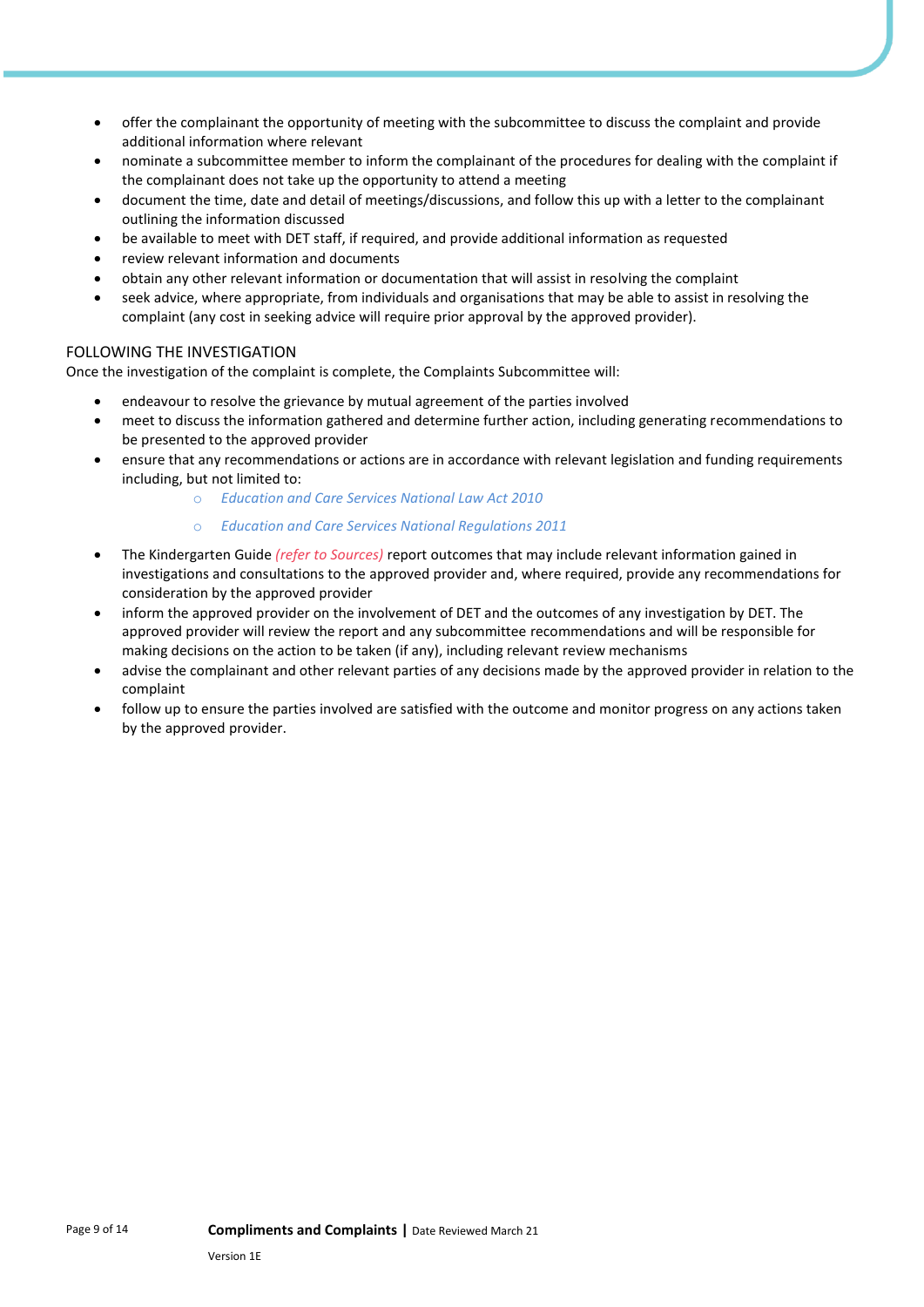# **ATTACHMENT 3. COMPLAINTS NOTIFICATION FORM**

Our service is committed to providing high quality care and meeting both our families and children's needs. We thank you for taking the time to complete this form and giving us the opportunity to resolve your concern.

### **SECTION 1: YOUR DETAILS**

Do you want to remain anonymous? (Indicate your response with an X)

| <b>VPS</b> |  | n٥ |  |
|------------|--|----|--|
|------------|--|----|--|

#### PERSONAL DETAILS

| First Name:       |  |
|-------------------|--|
| Last Name:        |  |
| Postal address:   |  |
| Telephone number: |  |
| Mobile number:    |  |
| Email address:    |  |

#### Do you require an interpreter?

| <b>ves</b> | no |  | which language.<br><b>ves</b> |  |
|------------|----|--|-------------------------------|--|
|------------|----|--|-------------------------------|--|

#### **SECTION 2: FEEDBACK MADE ON ANOTHER PERSON'S BEHALF**

Please provide the following details about the person on whose behalf you are acting:

| First Name:       |  |
|-------------------|--|
| Last Name:        |  |
| Postal address:   |  |
| Telephone number: |  |
| Mobile number:    |  |
| Email address:    |  |

#### **Please provide details of your relationship to the person on whose behalf you are acting:**

Are you a legal representative for the person who received the service?

(e.g. parent of a child under 18 years or guardian – indicate your response with an X)

| nc |  |  |
|----|--|--|
|----|--|--|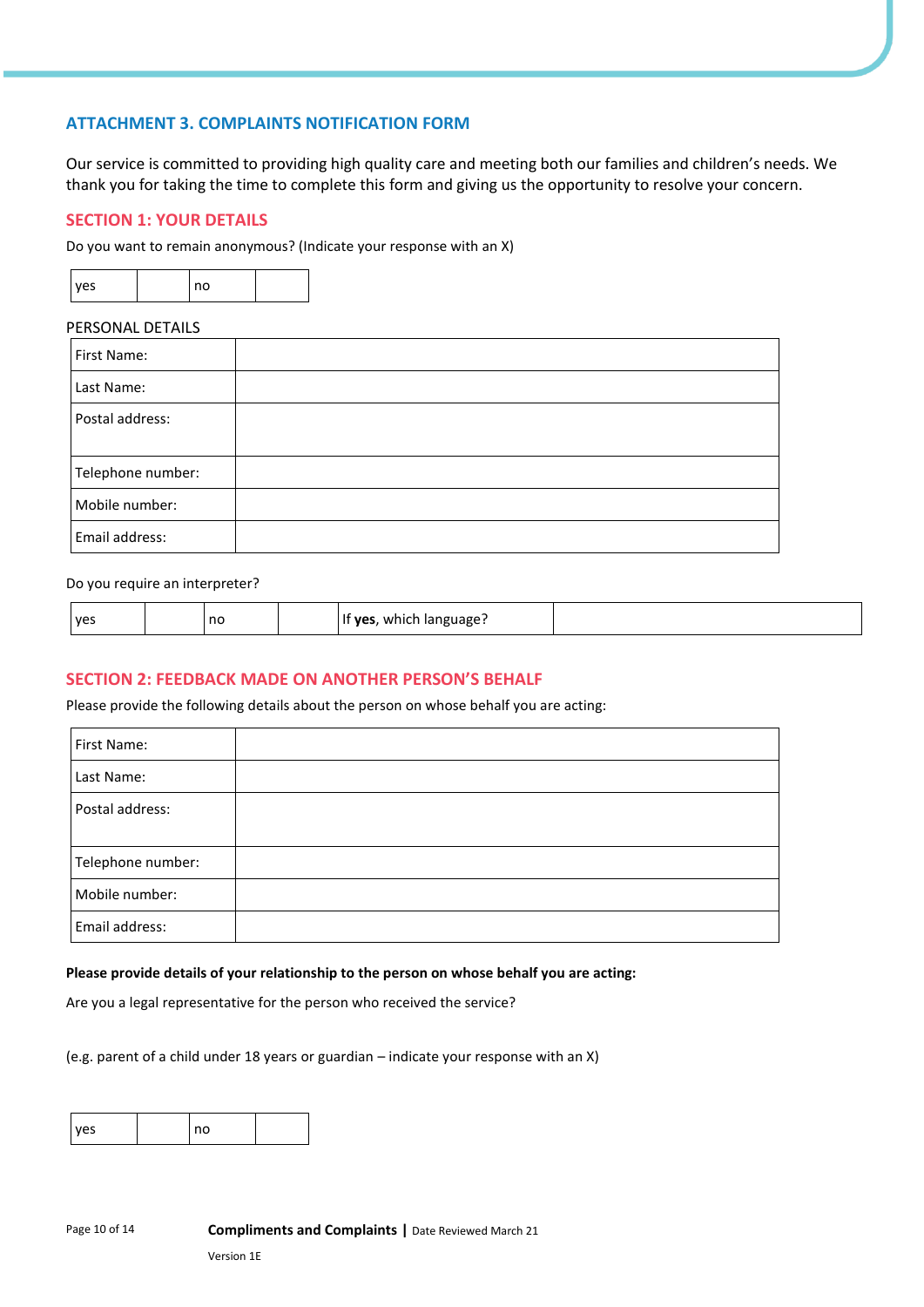If **yes**, please provide details:

Does the person know you are making a complaint on their behalf? (Indicate your response with an X)

| <b>ves</b> |  | no |  |
|------------|--|----|--|
|------------|--|----|--|

If **no**, please provide the reason why:

Are we able to speak with the person who received the service? (Indicate your response with an X)

| yes |  |
|-----|--|

If **no**, please provide the reason why:

no

# **SECTION 3: OTHER PERSON'S CONSENT FOR FEEDBACK MADE ON THEIR BEHALF**

If you are providing this feedback on another person's behalf, we require the consent of the other person to obtain and pass on personal information relevant to this feedback. Please provide evidence of this consent when submitting this form, e.g., signed consent (as provided below) from the person on whose behalf you are acting.

I, the consention of person giving consent) give permission to the consent of person giving consent) give permission to \_\_\_\_\_\_\_\_\_\_\_\_\_\_\_\_\_\_\_\_\_\_\_\_\_\_\_\_\_\_\_\_\_\_\_(insert name of person receiving consent) to provide or collect relevant

information on my behalf to assist with this complaint/grievance or feedback, as necessary.

| Signature: | Date: |  |
|------------|-------|--|
|            |       |  |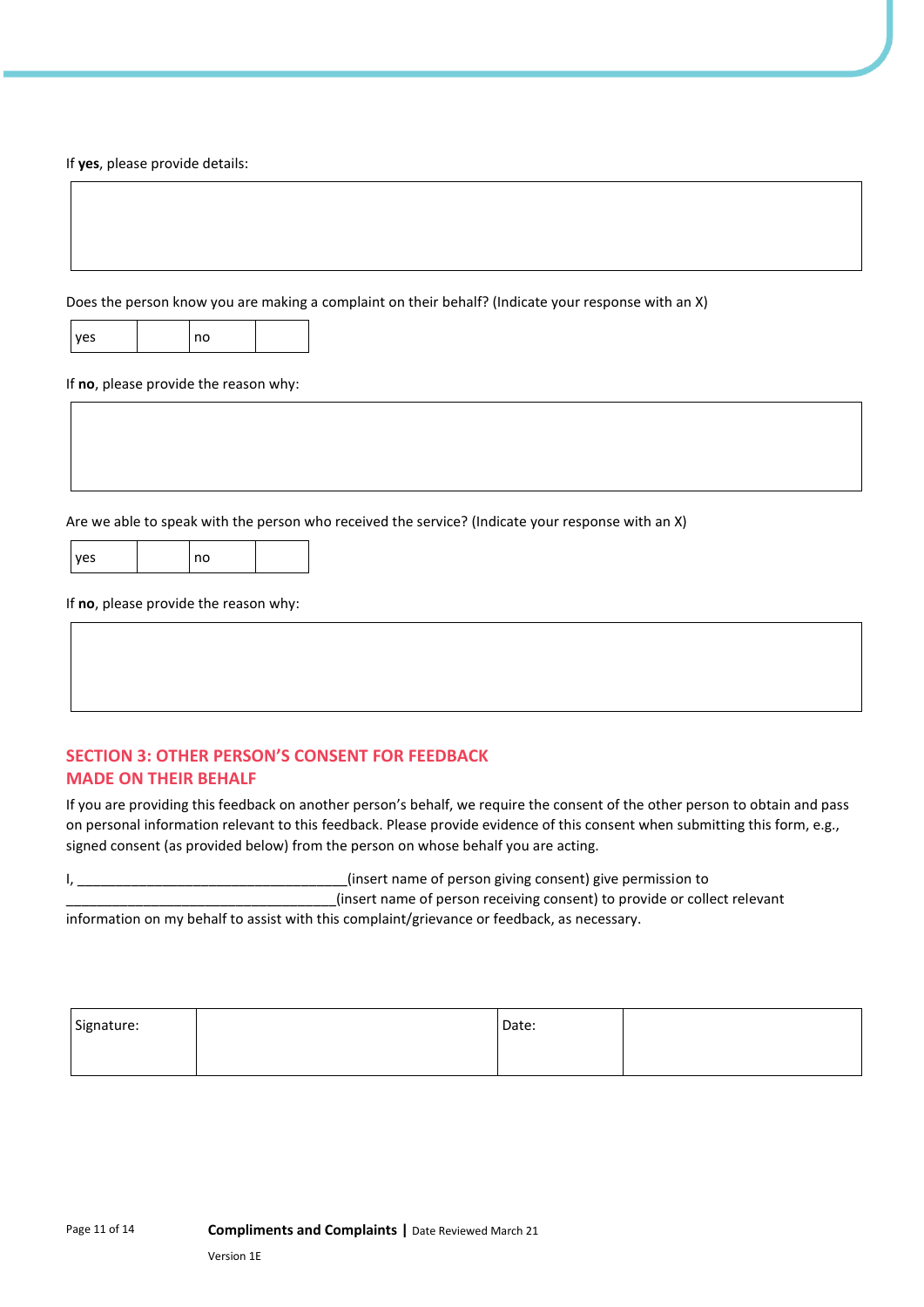### **SECTION 4: PLEASE PROVIDE DETAILS OF THE SERVICE THAT THE FEEDBACK CONCERNS**

| Name of the service provider:                      |  |
|----------------------------------------------------|--|
| Address of office location of service:             |  |
| Contact person's name and position in the service: |  |

#### **SECTION 5: PLEASE STATE YOUR CONCERNS**

Please provide details of your main concerns, including what events led to making the complaint, grievance or feedback, approximate dates and who was involved.

# **SECTION 6: WHAT ACTION HAVE YOU ALREADY TAKEN IN RELATION TO THIS FEEDBACK?**

Have you discussed your concerns with the service provider or another agency or person for assistance with these concerns? (Indicate your response with an X)

| <b>VAS</b> | no |  |
|------------|----|--|

If **yes**, with whom and what was the outcome?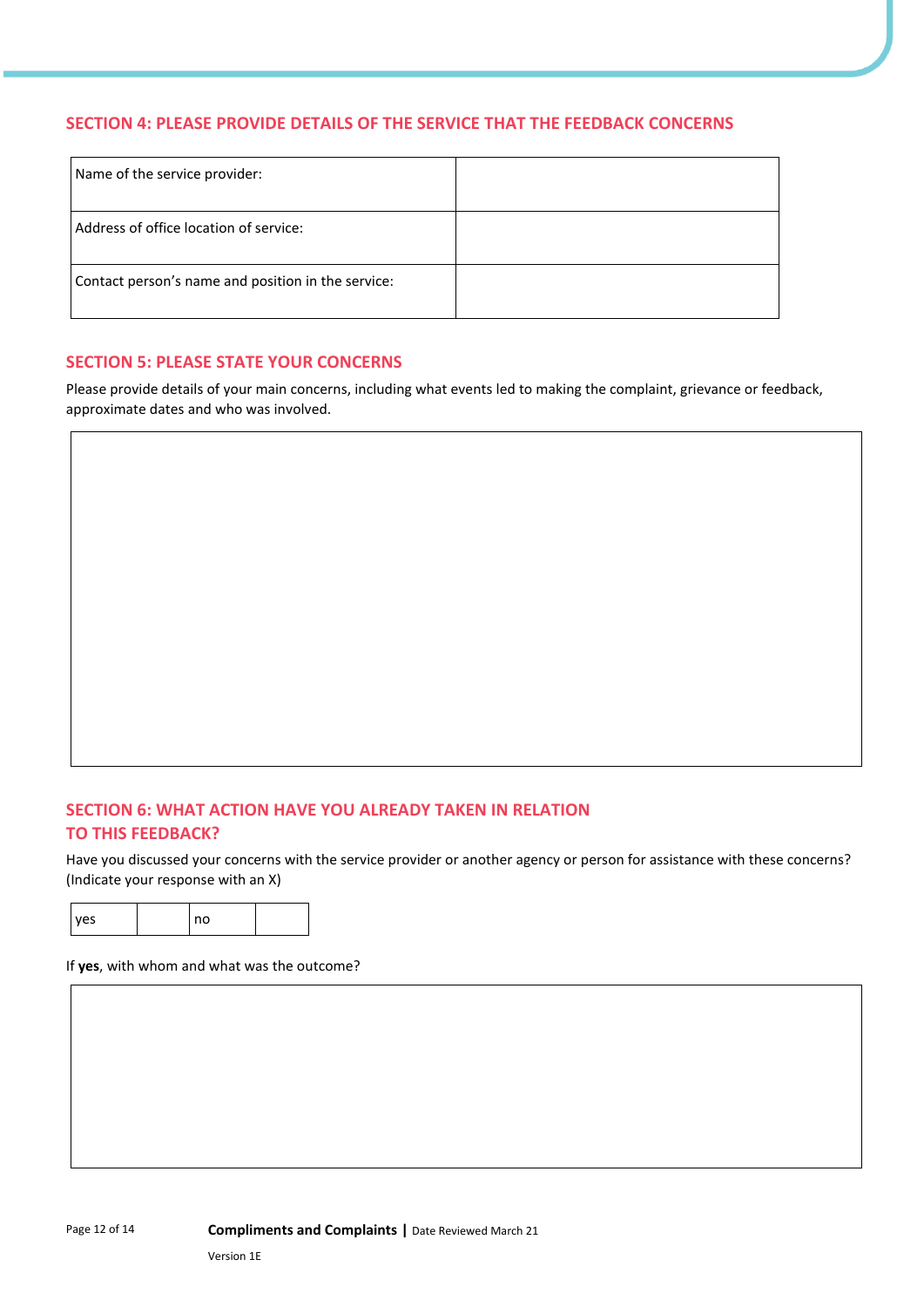# **SECTION 7: WHAT OUTCOMES WOULD YOU LIKE AS A RESULT OF PROVIDING YOUR FEEDBACK?**

#### **SECTION 8: PRIVACY**

The Stables Kindergarten is committed to protecting your privacy. We collect and handle personal information that you provide on this form for investigating and responding to your concern.

The Stables Kindergarten will only use your information in accordance with relevant privacy and other laws. In order for us to provide services to you effectively and efficiently, we may need to share your personal information with our Committee of Management or the Grievances Subcommittee (all members of our Committee of Management and Grievances Subcommittee have signed non-disclosure statements restraining them from disclosing any information to any other person other than a current committee member)

If you choose to remain anonymous, Stables Kindergarten may be unable to deliver the full range of services you require.

If you wish to contact Nadia Totham or Mark Basile who are responsible for managing the personal information that you provide on this form, please call Nadia on 9404 1419 or Mark on 9407 3100.

You also have the right to access your information and seek its correction under the *Freedom of Information Act 1982*. For information about making a Freedom of Information application, please access link below and follow the steps provided.

https://www.oaic.gov.au/freedom-of-information/faqs-for-individuals/how-do-i-make-a-freedom-of-information-request

#### **SECTION 9: DECLARATION**

Signature declaring information provided is true and correct.

| Signature: | Date: |  |
|------------|-------|--|
|            |       |  |